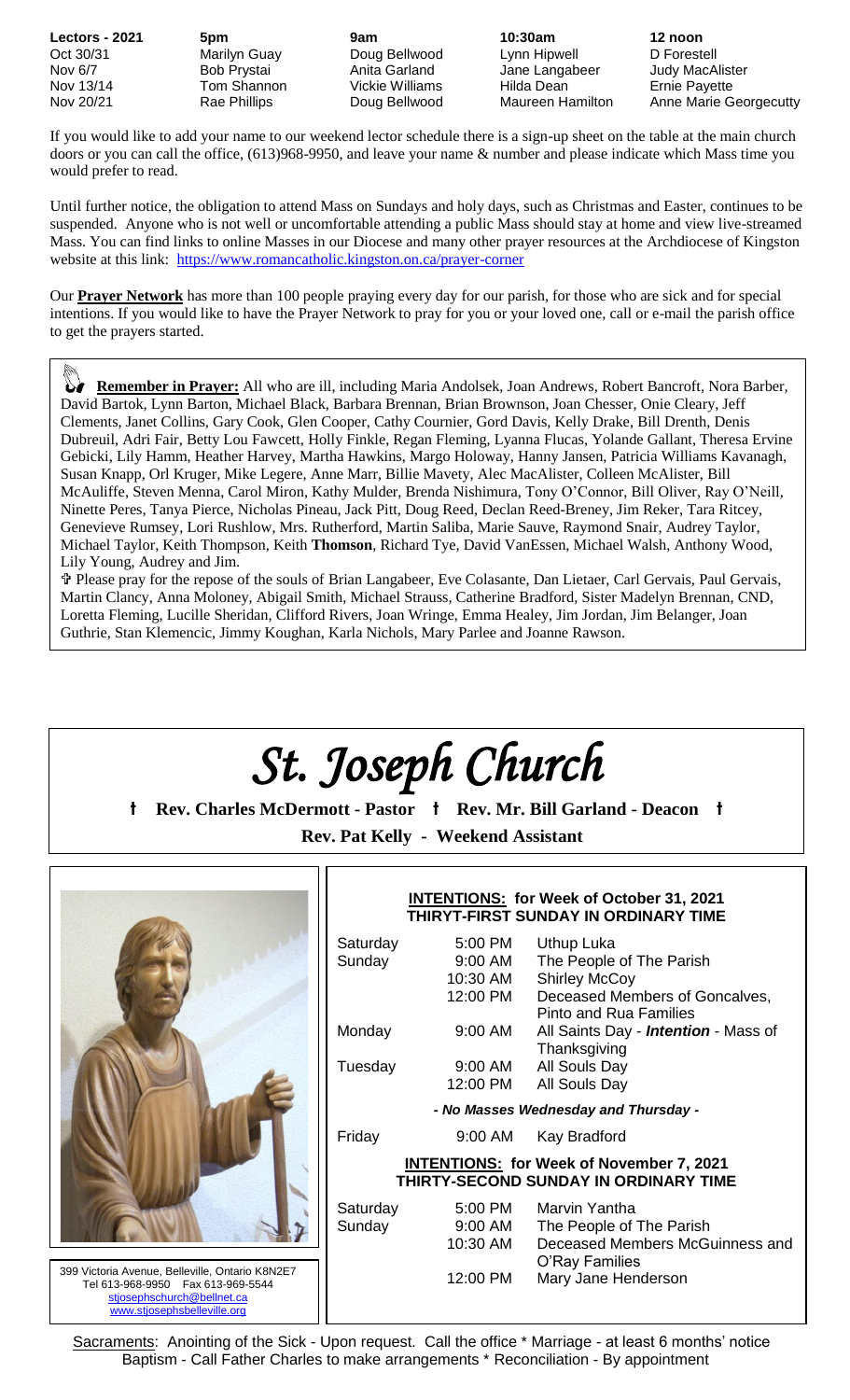## **THIRTY-FIRST SUNDAY IN ORDINARY TIME October 31, 2021**

The **Catholic Studies Discussion Group** meets **each Wednesday at 7 pm** in St. Joseph's Parish Hall. This group is ideal for those newly interested in the Roman Catholic Church or for those who want to deepen their faith understanding. Some reference material is provided.



**Bundle Sunday** Thank you to everyone who donated to the St. Vincent de Paul Society during our *"Bundle Sunday* ast weekend. We had a completely full truck! Your generous donations will help many local families. St. Vincent de Paul store is in need of volunteers. If you can spare some time on a regular basis, please call the store at (613)966-8005.

**Notice from Archdiocese of Kingston Regarding Meetings in our parish halls:** Effective Oct 7, 2021, and upon instruction from our Health Units and Provincial Legislation, parishioners who plan to attend meetings in our parish hall must show their certificate for two doses of Covid-19 vaccine along with photo ID.

**Christmas Caring at St. Joseph's ~** *CALLING ALL* 



*BAKERS!!!* Our CWL are requesting your assistance in gathering donations of your favourite homemade Christmas Cookies. The cookies will be assembled into festive packages to be sold at the Belleville Farmers Market on November 27<sup>th</sup>, 2021. All of the proceeds from the sales of your wonderful treats will be donated to Three Oaks and Grace Inn Shelters. Details for collection of baking to follow.

**Notice from the Archdiocese of Kingston:** Parishes **will not be** collecting vaccination status information from parishioners **to attend Masses.** Consequently, capacity restrictions and all safe worship protocols remain in effect. Vigilance for the safety and wellbeing of all parishioners is especially important now that we have entered the cold and flu season. Please continue to pray for an end to the pandemic and for those who are ill or have died from the virus. Our hospitals, nursing homes and medical staff need our constant prayer. We will continue to advise you of any further changes to our protocols.



**The Archdiocese of Kingston Youth Office** has a resource page dedicated to outreach





**Development & Peace 2021-2022** campaign, **People and Planet First,** is calling for Canada and Canadian corporations not to be complicit in violations against the planet and its inhabitants. The easiest way to take action is to sign the petition calling on the government to implement a due diligence law that would require its companies to respect human and environmental rights in their overseas operations. The petition will be available for parishioners to sign on their way in to Mass on the weekends of **November 14 & 21**<sup>st</sup>. For more information go to<https://www.devp.org/>

**The Bishops of Canada**, as a tangible expression of their commitment to walk with the Indigenous Peoples of this land along the pathway of hope, are making a nationwide collective financial commitment to support healing and reconciliation initiatives for residential school survivors, their families, and their communities. With a target of \$30 million over up to five years, this will include initiatives in every region of the country. It is important that these efforts are informed by a meaningful conversation with the Indigenous Peoples with whom we share the land. Please click the links below to read more details about the Apology recently issued and the National Financial Pledge: CCCB NATIONAL FINANCIAL [PLEDGE \(Sept. 27, 2021\)](https://www.peterboroughdiocese.org/en/resourcesGeneral/Homepage-banners/Residential-School/CCCB/CCCB-News-Release_27-September-2021_EN_FINAL.pdf) [CCCB APOLOGY TO INDIGENOUS PEOPLES \(Sept. 24, 2021\)](https://www.peterboroughdiocese.org/en/resourcesGeneral/Homepage-banners/Residential-School/CCCB/Statement_from_CBC_to_Indigenous-EN.pdf)

**CCCB National Liturgy Webinar** (free of charge, registration required) **Eucharistic Transformation: Communion, Service, Mercy** - **November 8, 9, 10, 2021 - 2:00-4:00pm**. Information about this event and registration can be found on the CCCB website under Liturgy & Sacraments: Resources in English: [https://www.cccb.ca/liturgy-sacraments/resources](https://www.cccb.ca/liturgy-sacraments/resources-in-english/national-liturgy-webinar/)[in-english/national-liturgy-webinar/](https://www.cccb.ca/liturgy-sacraments/resources-in-english/national-liturgy-webinar/) Daily sessions will be led by award-winning author, Father Gilbert Ostdiek, O.F.M. Inspired by the 10 November 2018 address of Pope Francis to Participants in the Plenary Assembly of the Pontifical Committee for International Eucharistic Congresses, each session explores how attitudes of communion, service and mercy contribute to the development of a Eucharistic culture. For more info, contact the National Liturgy Office at: [nlo@cccb.ca](mailto:nlo@cccb.ca)

**Understanding The Mass Even Better:** The Pastoral Offices of the Archdiocese of Kingston invite you to **join us on Zoom** as we explore the Mass on a deeper level with presenters like Archbishop Paul Andre Durocher, Bishop of Gatineau and Rev. Fr. John Hibbard; Sessions include video presentations followed by small group discussions, held over 4 Thurs**:** 7 - 8:15pm - **Nov 4th & 18th .** Go to<https://us02web.zoom.us/j/84078863068?pwd=c1JiNEJJdytLanorQ0sva2lyN2hFZz09> Meeting ID: 840 7886 3068 - Passcode: 946387 or<https://www.romancatholic.kingston.on.ca/>For more information or to receive the link by email, contact Gorett at <u>ore@romancatholic.kingston.on.ca</u> tel. 613-548-4461 ext.112.

**Virtual Weekend Guided Retreat (Advent: The Way to Bethlehem) Providence Spirituality Centre - Dec 3, 3pm - Dec 5, 7pm:** Advent is a season that leads to Bethlehem. Are you ready for this journey? Come join us as we travel with Mary and Joseph to the city of David, Bethlehem; a journey that will invite us to enter more deeply into the spirituality of the Advent Season. Registration is limited. Cost for weekend retreat \$75 (Four virtual sessions with Deacon Bill Gervais) Pay by cheque. Register: by Friday, November 19, 2021. E-mail  $\frac{info@psck.org}{info@psck.org}$  or phone 613-542-8826 Ext. 500.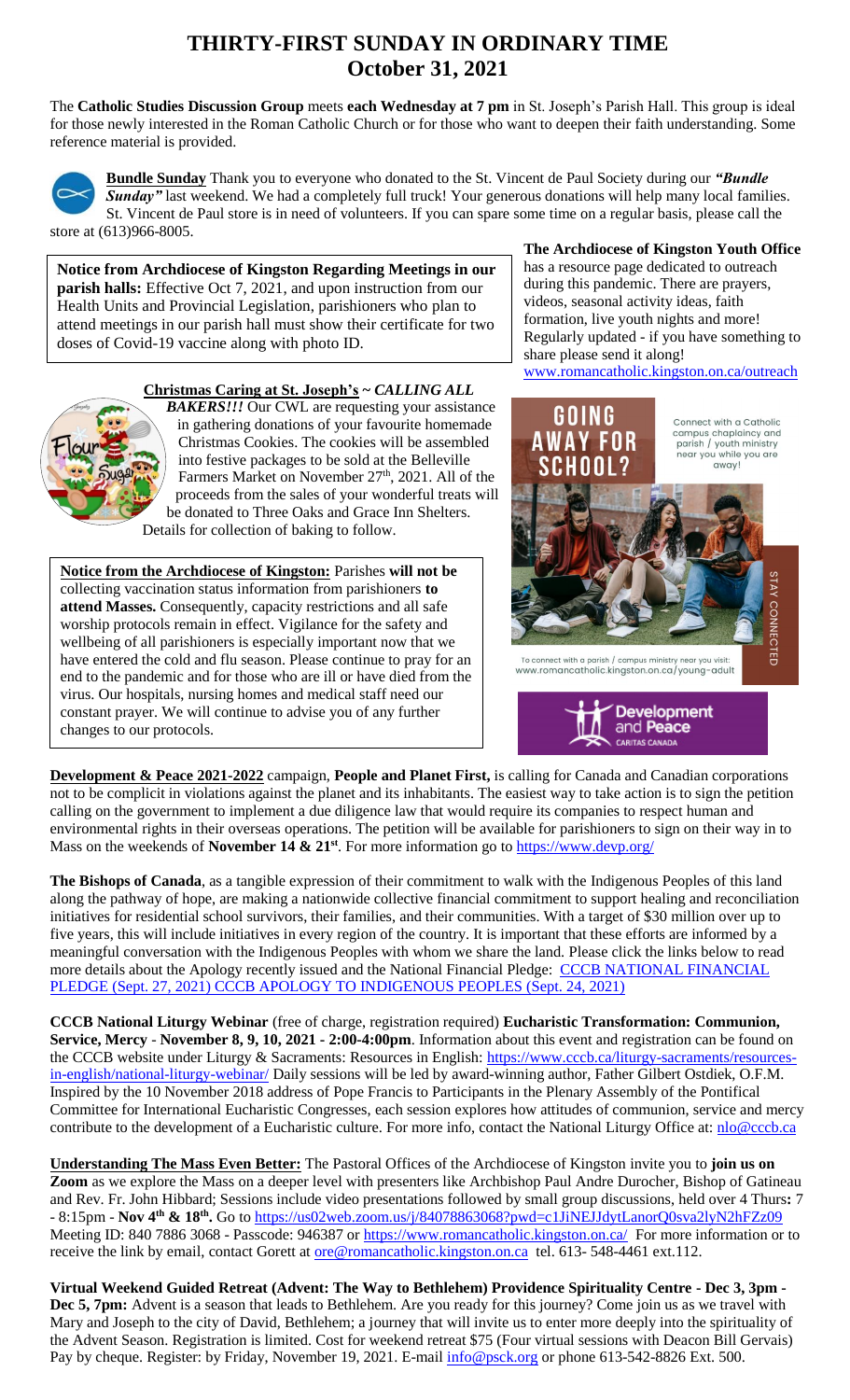**New Life Support Group Meetings -** Are you, or someone you know, experiencing the trauma of a Separation and/or Divorce? We invite you to join our New Life Support Group Meetings, a Catholic Ministry for the Separated and Divorced. Every other Tuesday evening 7:30 - 9:00pm, alternating between in-person and Zoom. Due to pandemic restrictions, attendance at in-person meetings requires proof of vaccination. Pre-registration for in-person meetings is recommended to ensure there is enough room for social distancing. For more information, to register for in-person meetings, or obtain the Zoom link, email [newlife@romancatholic.kingston.on.ca](mailto:newlife@romancatholic.kingston.on.ca) **The next upcoming meetings are: Nov 2 nd** (Zoom): Transitions (video); **Nov 16th** (In-person): Dealing With Daily Struggles; **Nov 30th** (Zoom): Forgiveness.

**The Way: Evening Series for Young Adults & ALCDSB Staff** ~ The Archdiocese of Kingston Youth Office is excited to partner with the ALCDSB to offer a virtual faith formation evening series**: The Way: A Guide for the Journey**. Featuring Catholic artist and music minister Josh Blakesley, alongside speaker and author Paul George, The Way is a unique series of 10 worship-night style videos, promoting reflection and thoughtful prayer. This monthly faith formation opportunity will be offered virtually on Microsoft Teams from 7pm - 8pm on the first Wednesday of the month and will include the streaming of the 20-minute video and a small group breakout session with discussion questions. There is no cost. Participants will be given the flexibility to choose as many sessions as they would like to join as they are stand-alone sessions. For more information, a schedule of sessions and to sign up to join us and receive the link please visit [www.romancatholic.kingston.on.ca/young-adult](http://www.romancatholic.kingston.on.ca/young-adult)





**Chalice** works in impoverished communities to help struggling families overcome the cycle of poverty. Education is the first and most important step in breaking the cycle. Sponsorship gives children the support needed to overcome obstacles so they can attend and stay in school. Children are selected for sponsorship based on need and family circumstances, regardless of race, age, ability, gender or religion. Education gives every child the opportunity to shine. <https://chalice.ca/the-radiance-of-haiti> Use this link to [Become a sponsor today.](https://www.chalice.ca/sponsor-a-child-now?search=profile_list&task=search)

**Birthright Bottles for Babies:** Our baby bottle drive will be virtual this year due to COVID. Please collect spare change for the month of October. Your donation can then be mailed to Birthright P.O.Box 22092 Belleville ON K8N 5V7. We also accept e-transfers at **belleville@birthright.org**. Please include your address for an income tax receipt. On-line donations can be made through PayPal and Canada [helps.org.](http://helps.org/)

**Knights of Columbus Council 16308 News:**  *Congratulations* to the winner of our last 50/50 draw! We thank all those who purchased tickets and wish everyone luck on the new draw to be held on December 21, 2021. Please contact any **Knights of Columbus** members to purchase or click this link <https://ontariokofcraffle.5050central.com/?olc=16308>

**Project Rachel** is a ministry of healing for adults who are suffering from an abortion experience in the past. For further information, contact **St. Mary of Egypt Refuge** in confidence, at 289- 691-6840, or by e-mail

[projectrachel@stmarysrefuge.org.](mailto:projectrachel@stmarysrefuge.org) Our web page is [www.stmaryrefuge.org/rachel.](http://www.stmaryrefuge.org/rachel)

Any child who was preparing at home for the Sacraments of *First Communion* or *Confirmation* last school year and did not yet receive these Sacraments due to scheduling issues is asked to contact St. Joseph parish office to arrange a date.

Our St. Joseph CWL has prepared special gift bags for those who received their First Communion recently. If you would like to arrange to pick up your gift for your child please e-mail the parish office to make arrangements.